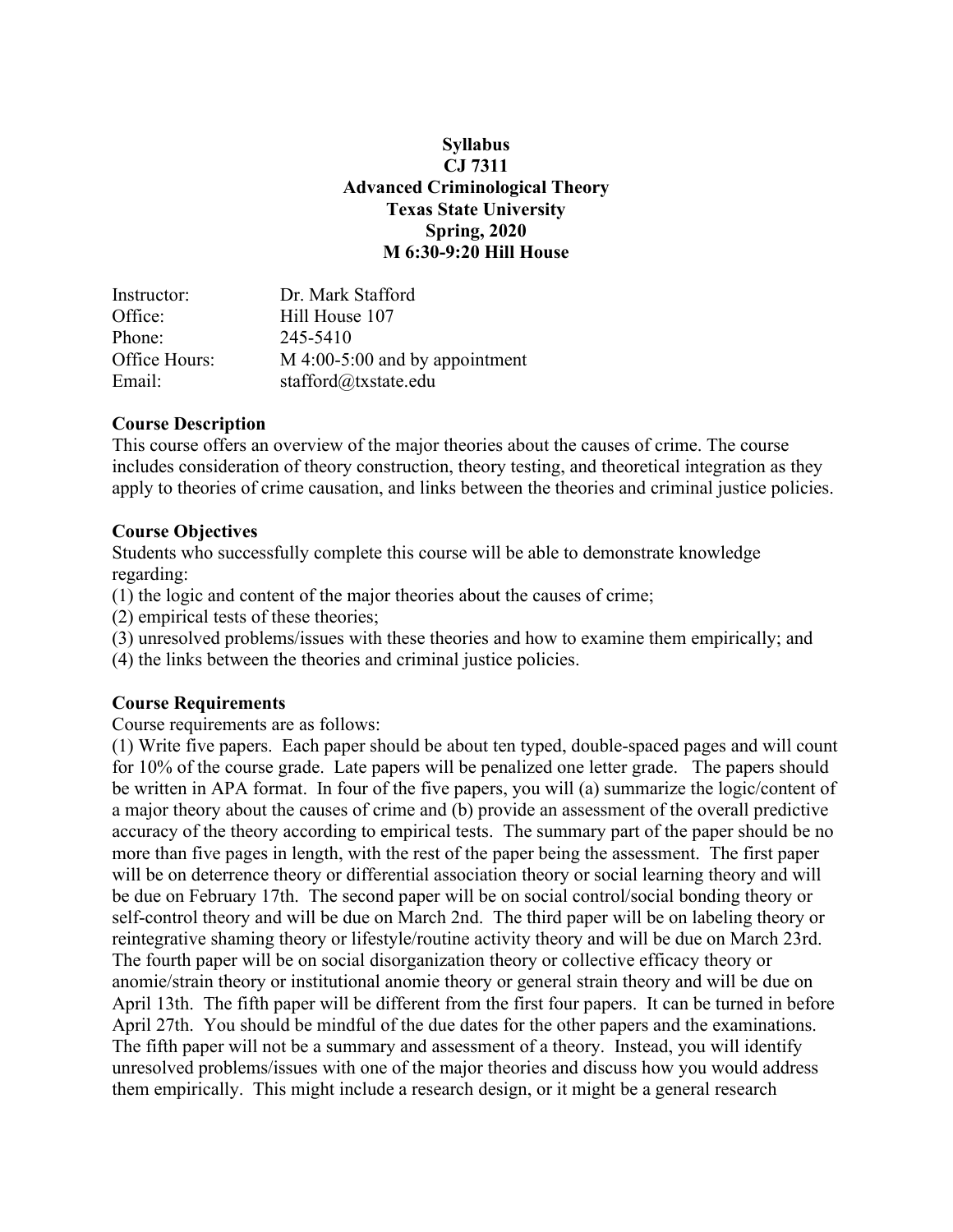strategy that you would adopt. Each of you will make a 20-minute oral presentation of this paper on April 27th.

**Important note: For the last paper, students can write an empirical piece that brings data to bear on one of the theories covered in the course. If this option is chosen, the paper should be about 20 pages in length, and it will count for two papers – one of the first five papers and the last paper.**

#### **Another important note: It is unacceptable to submit papers written in whole or in part for other courses.**

(2) There will be two examinations that will consist of short-answer questions requiring a thorough understanding of the readings and lecture materials. You will be asked on each examination to define/discuss key concepts (e.g., social disorganization)/principles (e.g., principle of differential association) in theories about the causes of crime and deviance. The first will be a take-home examination that will be distributed at the end of class on March 2nd and will be due on March 9th. The first examination will count for 20% of the course grade. The second examination will be a comprehensive take-home examination, and it will count for 30% of the course grade. It will be distributed at the end of class on April 27th, and it will be due on May 4th.

(3) Class attendance and participation are mandatory.

#### **Grading**

Five papers, 100 points each First examination, 100 points Second examination, 100 points

To compute weighted point total:

(1) Multiply points for each paper by .1 (each paper counts for 10% of course grade).

(2) Multiply points for the first examination by .20 (the first examination counts for 20% of course grade).

(3) Multiply points for the second examination by .30 (the second examination counts for 30% percent of course grade).

 $(4)$  Add points from  $(1)$ ,  $(2)$ , and  $(3)$  above.

Conversion of weighted point total to letter grade:

 $90-100 - A$ 80-89 - B 70-79 - C  $60-69 - D$ 59 or less  $- F$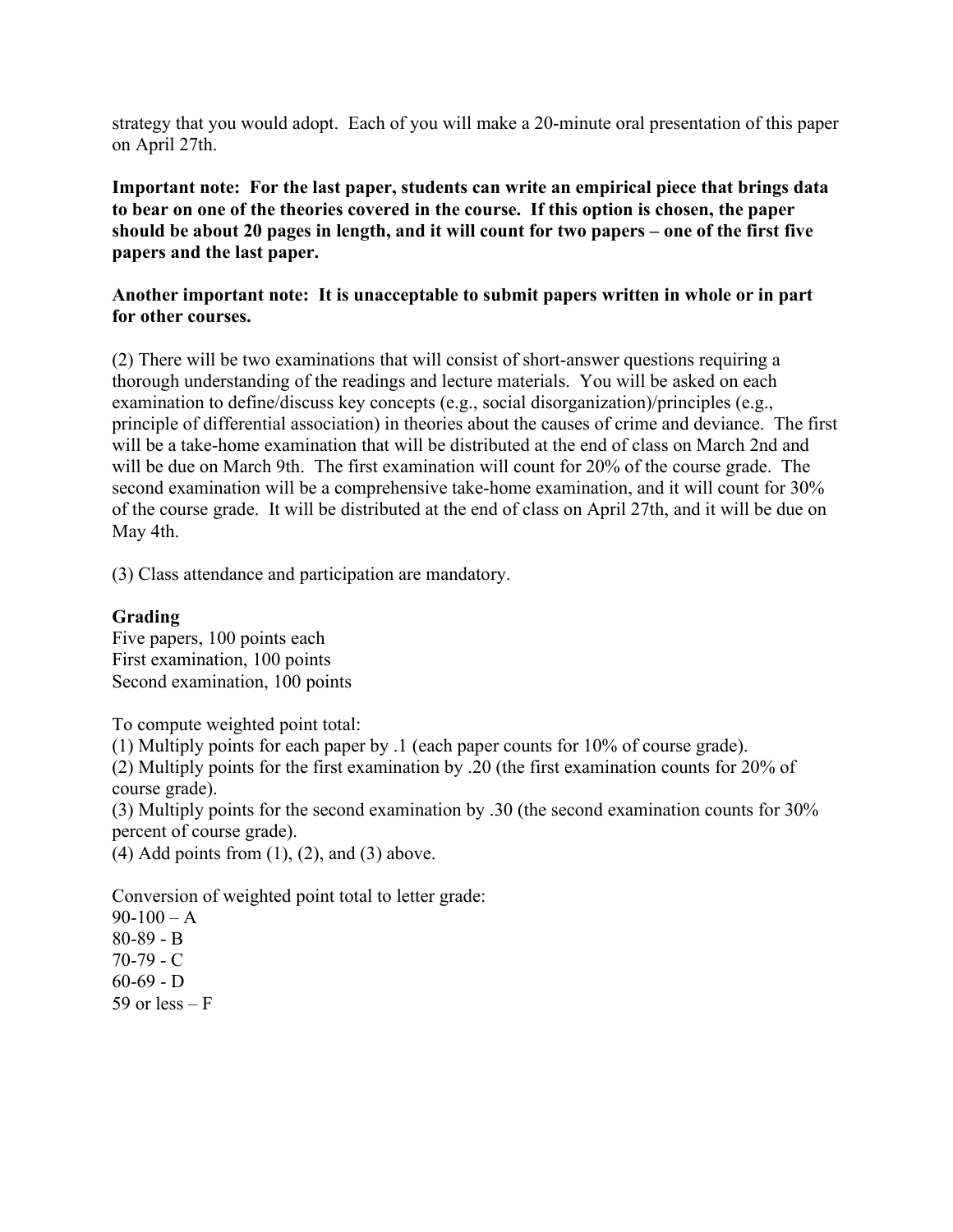#### **Policies**

I will discuss appropriate accommodations that you may require as a student with a disability. Before accommodations will be made, you may be required to provide proper documentation.

### **Texas State University Honor Code**

As members of a community dedicated to learning, inquiry, and creation, the students, faculty, and administration of our University live by the principles in this Honor Code. These principles require all members of this community to be conscientious, respectful, and honest. WE ARE CONSCIENTIOUS. We complete our work on time and make every effort to do it right. We come to class and meetings prepared and are willing to demonstrate it. We hold ourselves to doing what is required, embrace rigor, and shun mediocrity, special requests, and excuses.

WE ARE RESPECTFUL. We act civilly toward one another and we cooperate with each other. We will strive to create an environment in which people respect and listen to one another, speaking when appropriate, and permitting other people to participate and express their views. WE ARE HONEST. We do our own work and are honest with one another in all matters. We understand how various acts of dishonesty, like plagiarizing, falsifying data, and giving or receiving assistance to which one is not entitled, conflict as much with academic achievement as with the values of honesty and integrity.

### ADDRESSING ACTS OF DISHONESTY

Students accused of dishonest conduct may have their cases heard by the faculty member. The student may also appeal the faculty member's decision to the Honor Code Council. Students and faculty will have the option of having an advocate present to insure their rights. Possible actions that may be taken range from exoneration to expulsion.

The policies and procedures regarding Honor Code violations are outlined at http://policies.txstate.edu/university-policies/07-10-01.html

### **Required Readings**

Michael Gottfredson and Travis Hirschi's *A General Theory of Crime*, 1990. Marcus Felson and Mary Eckert's *Crime and Everyday Life*, 2016. John Laub and Robert Sampson's *Shared Beginnings, Divergent Lives*, 2003.

Other required readings are available on TRACS.

# **Schedule and Required Readings**

### **January 27 Introduction and Metatheory**

(1) Robert Agnew's "Determinism, Indeterminism, and Crime," *Criminology*, 1995.

(2) Daniel Mears and Mark Stafford's "Central Analytical Issues in the Generation of Cumulative Sociological Knowledge," *Sociological, Focus*, 1992. (3) Mark Stafford and Daniel Mears' "Causation, Theory, and Policy in the Social Sciences," in *Emerging Trends in the Social and Behavioral Sciences*, 2015. (4) Jack Gibbs' "Seven Dimensions of the Predictive Power of Sociological Theories," *National Journal of Sociology*, 1997.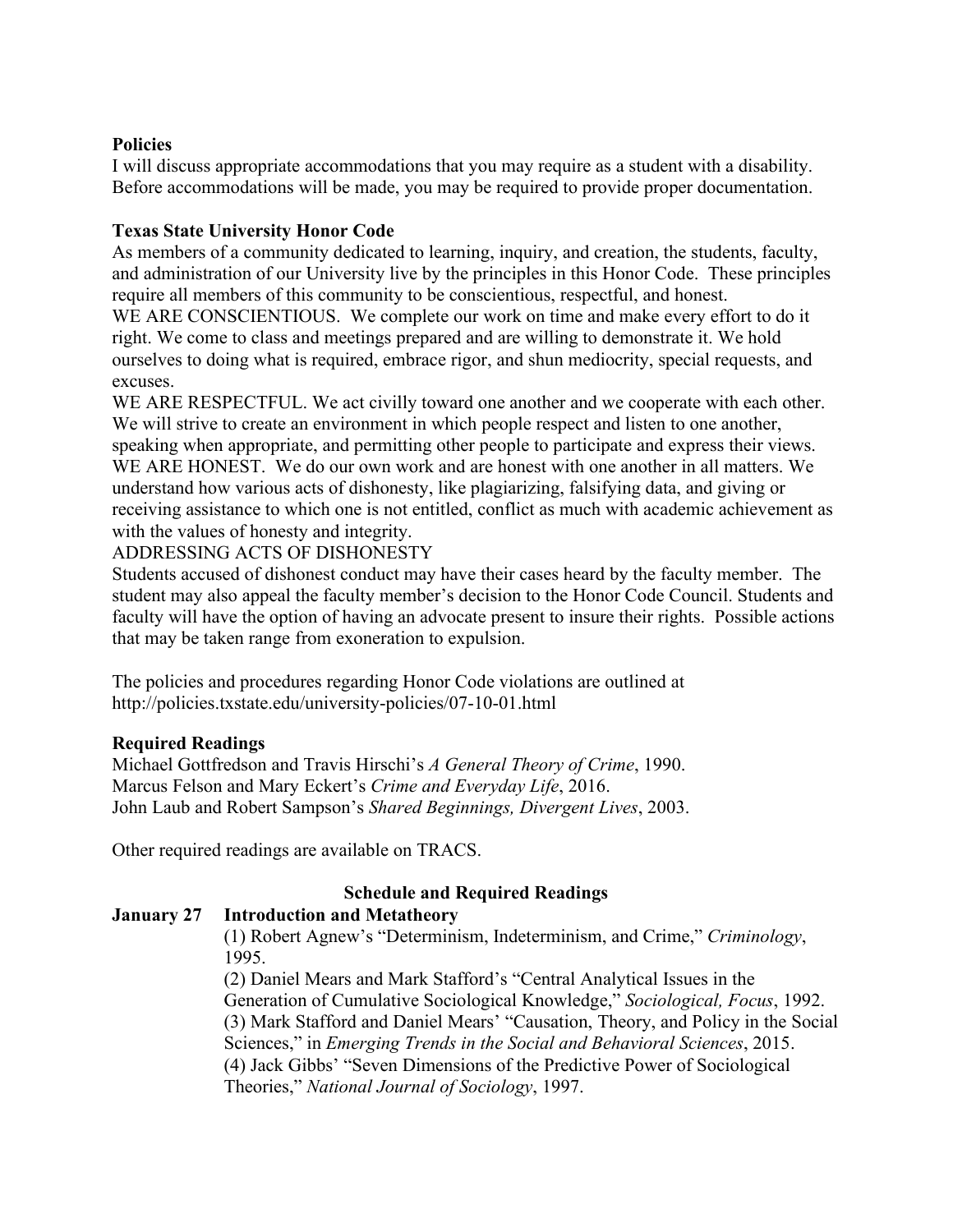(5) Lynn Exum and Cristina Layana's "A Test of the Predictive Validity of Hypothetical Intentions to Offend," *Journal of Crime and Justice*, 2016. (6) Gary Sweeten's "Scaling Criminal Offending," *Journal of Quantitative Criminology*, 2012.

(7) Brandon Welsh et al.'s "The Centrality of Theory in Modern Day Crime Prevention," *Justice Quarterly*, 2018.

### **February 3 Deterrence**

(1) Greg Pogarsky et al.'s "Modeling Change in Perceptions about Sanction Threats," *Journal of Quantitative Criminology*, 2004.

(2) Alicia Sitren and Brandon Applegate's "Testing the Deterrent Effects of Personal and Vicarious Experience with Punishment and Punishment Avoidance," *Deviant Behavior*, 2007.

(3) Mark Stafford and Mark Warr's "A Reconceptualization of General and Specific Deterrence," *Journal of Research in Crime and Delinquency*, 1993. (4) John Cochran's "Morality, Rationality and Academic Dishonesty," *International Journal of Criminology and Sociology*, 2015.

(5) Alex Piquero et al.'s "Does Morality Condition the Deterrent Effect of Perceived Certainty among Incarcerated Felons?" *Crime and Delinquency*, 2016.

## **February 10 Differential Association and Social Learning**

(1) Ronald Akers et al.'s "Social Learning and Deviant Behavior," *American Sociological Review*, 1979.

(2) Raymond Paternoster et al.'s "The Causal Impact of Exposure to Deviant Peers," *Journal of Research in Crime and Delinquency*, 2012.

(3) Daniel Ragan's "Revisiting 'What They Think,'" *Criminology*, 2014.

(4) Gregory Zimmerman and Bob Vasquez's "Decomposing the Peer Effect on Adolescent Substance Use," *Criminology*, 2011.

(5) Owen Gallupe et al.'s "Selection and Influence," *Journal of Quantitative Criminology*, 2019.

(6) Travis Pratt et al.'s "The Empirical Status of Social Learning Theory: A Meta-Analysis," *Justice Quarterly*, 2010.

(7) Owen Gallupe et al.'s "An Experimental Test of Deviant Modeling," *Journal of Research in Crime and Delinquency*, 2016.

(8) John Leverso and Ross Matsueda's "Gang Organization and Gang Identity," *Journal of Quantitative Criminology*, 2019.

# **February 17 First Paper Due (Deterrence, Differential Association, or Social Learning)**

### **February 17 Social Control/Social Bonding**

(1) Jeffrey Bouffard and Stephen Rice's "The Influence of the Social Bond on Self-Control at the Moment of Decision," *American Journal of Criminal Justice*, 2011.

(2) Travis Hirschi's "On the Compatibility of Rational Choice and Social Control Theories of Crime," in *The Reasoning Criminal*, 1986.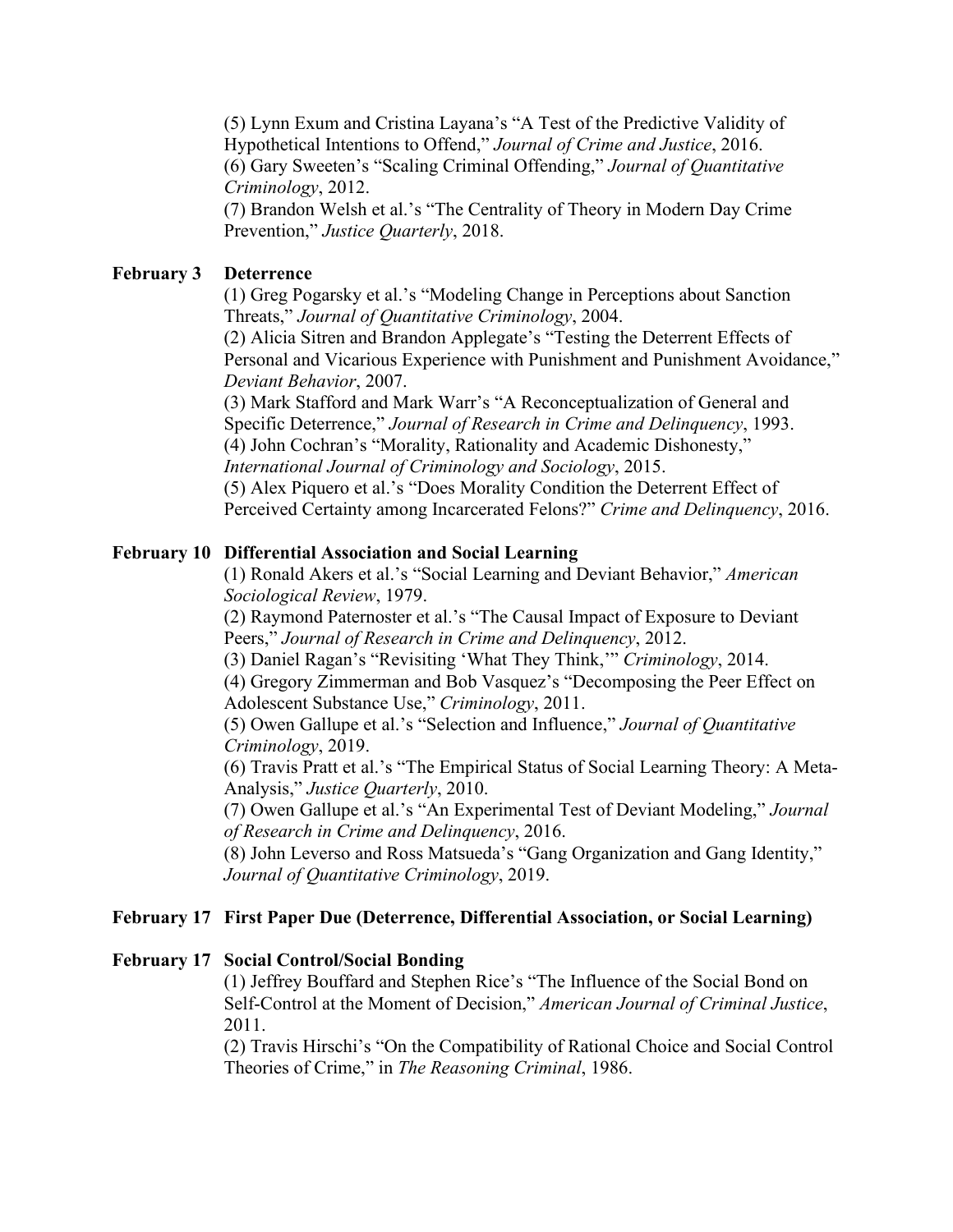(3) Machteld Hoeve et al.'s "The Relationship between Parenting and Delinquency," *Journal of Abnormal Child Psychology*, 2009. (4) Jeffrey Ward et al.'s "Hirschi's Redefined Self-Control," *Crime and Delinquency*, 2012.

## **February 24 Self-Control**

(1) Michael Gottfredson and Travis Hirschi's *A General Theory of Crime*, 1990. (2) Olena Antonaccio and Charles Tittle's "Morality, Self-Control, and Crime," *Criminology*, 2008.

(3) Harold Grasmick et al.'s "Testing the Core Empirical Implications of Gottfredson and Hirschi's General Theory of Crime," *Journal of Research in Crime and Delinquency*, 1993.

(4) Walter Forrest et al.'s "Development of Impulsivity and Risk-Seeking," *Criminology*, 2019.

(5) Travis Hirschi and Michael Gottrfredson's "In Defense of Self-Control," *Theoretical Criminology*, 2000.

(6) Bruce Arneklev et al.'s "Testing the General Theory of Crime," *Western Criminology Review*, 2006.

(7) Alex Piquero et al.'s "Does Self-Control Affect Survey Response? *Criminology*, 2000.

(8) Per-Olof Wikstrom and Robert Svennson's "When Does Self-Control Matter?" *European Journal of Criminology*, 2010.

### **March 2 Second Paper Due (Social Control/Social Bonding or Self-Control)**

### **March 2 Labeling and Reintegrative Shaming**

(1) Jon Bernburg et al.'s "Official Labeling, Criminal Embededness, and Subsequent Delinquency," *Journal of Research in Crime and Delinquency*, 2006. (2) Andy Hochstetler et al.'s "'That's Not Who I Am,'" *Justice Quarterly*, 2010. (3) Akiva Liberman et al.'s "Labeling Effects of First Juvenile Arrests," *Criminology*, 2014.

(4) Stacy De Coster and Jennifer Lutz's "Reconsidering Labels and Primary Deviance," *Journal of Research in Crime and Delinquency*, 2018. (5) Lonnie Schaible and Lorine Hughes' "Crime, Shame, Reintegration, and Cross-National Homicide," *The Sociological Quarterly*, 2011. (6) Tom Tyler et al.'s "Reintegrative Shaming, Procedural Justice, and Recidivism," *Law and Society Review*, 2007.

### **March 2 Take-Home Examination Distributed**

### **March 9 Take-Home Examination Due**

# **March 9 Lifestyle/Routine Activity**

(1) Marcus Felson and Mary Eckert's *Crime and Everyday Life*, 2016. (2) Martin Andresen's "A Spatial Analysis of Crime in Vancouver, British Columbia," *The Canadian Geographer*, 2006.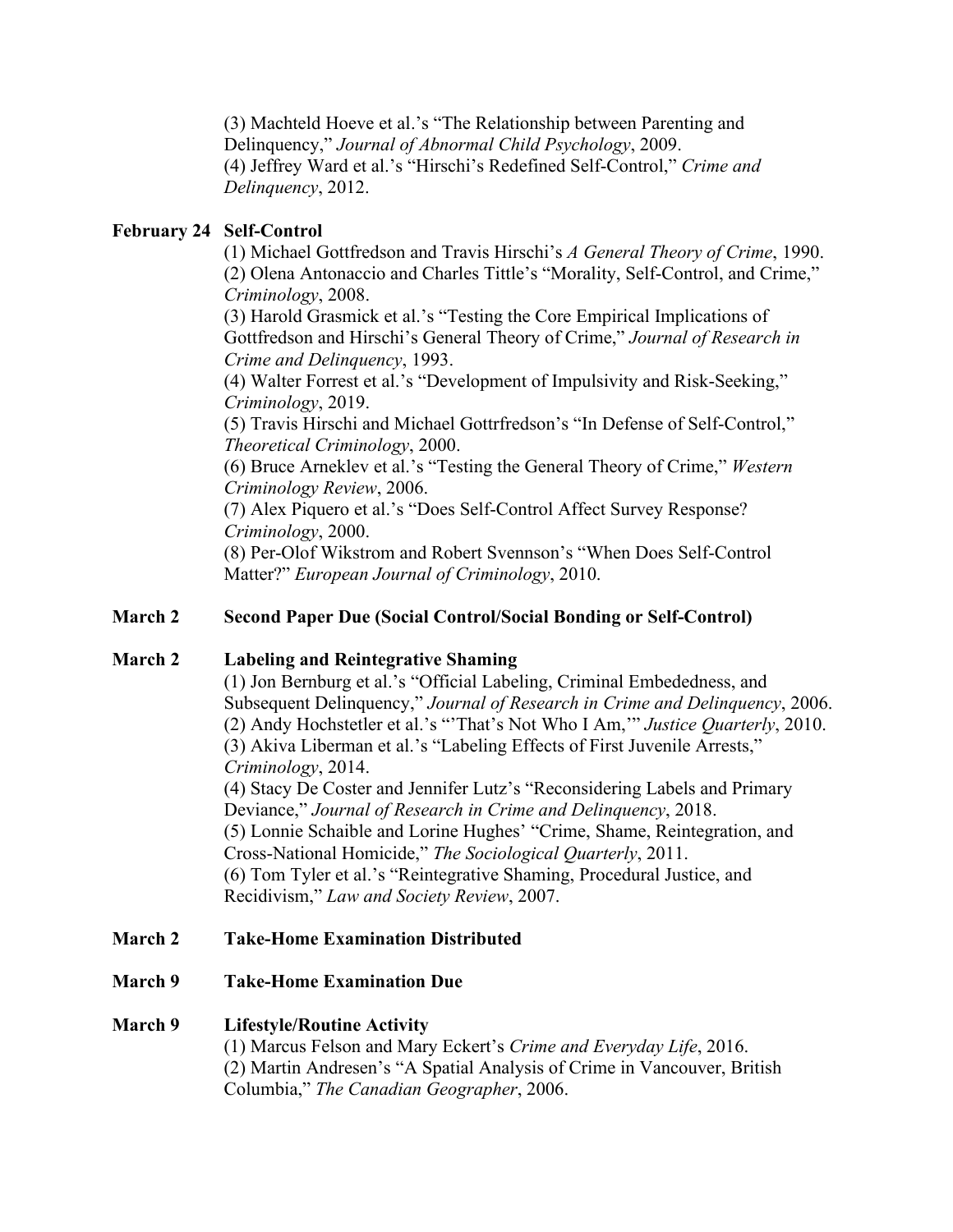(3) Lawrence Cohen and Marcus Felson's "Social Change and Crime Rate Trends," *American Sociological Review*, 1979. (4) Jackson Bunch et al.'s "Demographic Characteristics and Victimization Risk," *Crime and Delinquency*, 2012. (5) Joe Bannister et al.'s "Place and Time in the Criminology of Place," *Theoretical Criminology*, 2017. (6) Pamela Wilcox and Francis Cullen's "Situational Opportunity Theories of Crime," *Annual Review of Criminology*, 2017.

- **March 16 No Class – (Spring Break – March 15-22)**
- **March 23 Third Paper Due (Labeling, Reintegrative Shaming, or Lifestyle/Routine Activity)**
- **March 23 No Class – ACJS – March 24-28 – Watch ASC presentations by Ronald Akers, Daniel Nagin, and Charles Tittle**
- **March 30 Social Disorganization and Collective Efficacy** (1) Candice Odgers et al.'s "The Protective Effects of Neighborhood Collective Efficacy on British Children Growing Up in Deprivation," *Developmental Psychology*, 2009.

(2) Robert Sampson and Byron Groves' "Community Structure and Crime," *American Journal of Sociology*, 1989.

(3) Robert Sampson et al.'s "Civil Society Reconsidered," *American Journal of Sociology*, 2005.

(4) Wouter Steenbeek and John Hipp's "A Longitudinal Test of Social Disorganization Theory," *Criminology*, 2011.

(5) Daniel O'Brien et al.'s "Looking Through Broken Windows," *Annual Review of Criminology*, 2019.

(6) Roderick Jones and William Pridemore's "Toward an Integrated Multilevel Theory of Crime at Place," *Journal of Quantitative Criminology*, 2019.

**April 6 Anomie/Strain, Institutional Anomie, and General Strain**

(1) Mitchell Chamlin and John Cochran's "An Evaluation of the Assumptions that Underlie Institutional Anomie Theory," *Theoretical Criminology*, 2007.

(2) Dean Weld and Sean Roche's "A Matter of Time," *Journal of Quantitative Criminology*, 2017.

(3) Robert Merton's "Social Structure and Anomie," *American Sociological Review*, 1938.

(4) Travis Pratt and Francis Cullen's "Assessing Macro-Level Predictors and Theories of Crime," in *Crime and Justice*, 2005.

(5) Ekaterina Botchkovar et al.'s "General Strain Theory," *Criminology*, 2009.

(6) Wesley Jennings et al.'s "Gender and General Strain Theory," *Journal of Criminal Justice*, 2009.

(7) Robert Agnew's "Reflection on a 'A Revised Strain Theory of Delinquency'," *Social Forces*, 2012